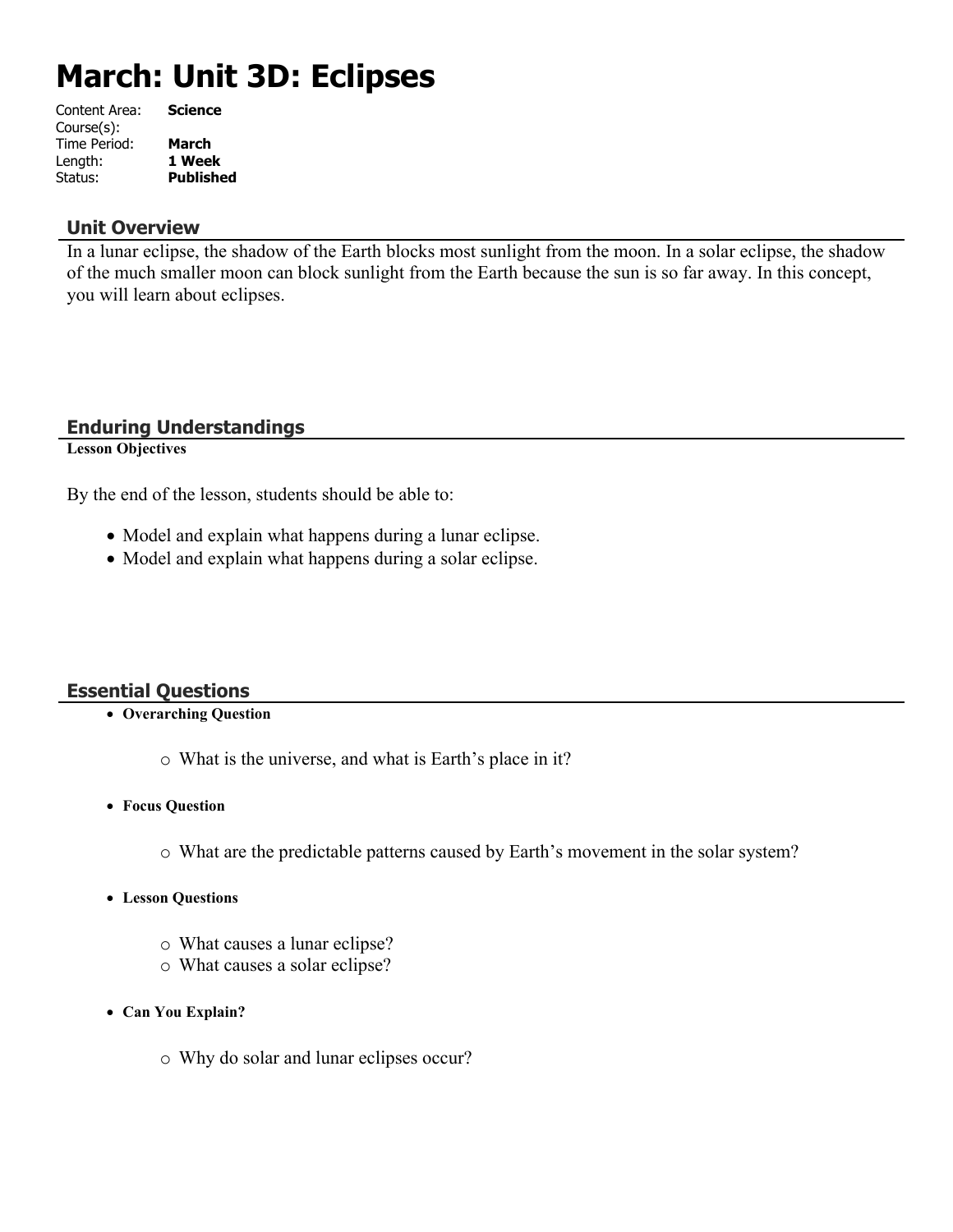#### **Instructional Strategies & Learning Activities [The Five Es](https://app.discoveryeducation.com/learn/techbook/units/c3ee5e64-c45f-447e-bbd8-cf869f21f1de/concepts/b856aa37-bdfa-4039-9609-712965fd01b6/lesson/sections/3345c01f-36f7-4da2-b2de-488cded496b7)**

#### • [The Five E Instructional Model](https://app.discoveryeducation.com/learn/techbook/units/c3ee5e64-c45f-447e-bbd8-cf869f21f1de/concepts/b856aa37-bdfa-4039-9609-712965fd01b6/lesson/sections/3345c01f-36f7-4da2-b2de-488cded496b7#07ed6fbd-3b9d-4874-9ecd-ba3b0e01f5e2)

Science Techbook follows the 5E instructional model. As you plan your lesson, the provided Model Lesson includes strategies for each of the 5Es.

• [Engage \(45–90 minutes\)](https://app.discoveryeducation.com/learn/techbook/units/c3ee5e64-c45f-447e-bbd8-cf869f21f1de/concepts/b856aa37-bdfa-4039-9609-712965fd01b6/lesson/sections/3345c01f-36f7-4da2-b2de-488cded496b7#ccdd27ea-30cf-4123-8062-b7450f50c4aa)

Students are presented with the phenomenon of an eclipse and begin to think about what happens during an eclipse. Students start to formulate ideas around the Can You Explain? (CYE) question.

• [Explore \(90 minutes\)](https://app.discoveryeducation.com/learn/techbook/units/c3ee5e64-c45f-447e-bbd8-cf869f21f1de/concepts/b856aa37-bdfa-4039-9609-712965fd01b6/lesson/sections/3345c01f-36f7-4da2-b2de-488cded496b7#dd841d08-af47-4455-95f3-bdc51389d97c)

Students investigate the causes of both lunar and solar eclipses. Students complete an Exploration and a Hands-On Activity model eclipses for observation and demonstration.

• [Explain \(45–90 minutes\)](https://app.discoveryeducation.com/learn/techbook/units/c3ee5e64-c45f-447e-bbd8-cf869f21f1de/concepts/b856aa37-bdfa-4039-9609-712965fd01b6/lesson/sections/3345c01f-36f7-4da2-b2de-488cded496b7#f25e781e-0292-4348-ac47-d4bf36cd812d)

Students construct scientific explanations to the CYE question by including evidence of what causes lunar and solar eclipses.

• [Elaborate with STEM \(45–180 minutes\)](https://app.discoveryeducation.com/learn/techbook/units/c3ee5e64-c45f-447e-bbd8-cf869f21f1de/concepts/b856aa37-bdfa-4039-9609-712965fd01b6/lesson/sections/3345c01f-36f7-4da2-b2de-488cded496b7#d2a989ad-7b54-4130-b9ee-4cb78943be0d)

Students apply their understanding of eclipses as they learn how scientists study the sun's corona, research eclipses on other planets, investigate tools used to view eclipses, and model eclipses.

• [Evaluate \(45–90 minutes\)](https://app.discoveryeducation.com/learn/techbook/units/c3ee5e64-c45f-447e-bbd8-cf869f21f1de/concepts/b856aa37-bdfa-4039-9609-712965fd01b6/lesson/sections/3345c01f-36f7-4da2-b2de-488cded496b7#bd4af76d-95f4-4f26-be25-601c0ef596ef)

Students are evaluated on the state science standards, as well as Standards in ELA/Literacy and Standards in Math standards, using Board Builder and the provided concept summative assessments.

## **Integration of Career Exploration, Life Literacies and Key Skills**

| CRP.K-12.CRP2        | Apply appropriate academic and technical skills.                                                                                                                                                                                   |
|----------------------|------------------------------------------------------------------------------------------------------------------------------------------------------------------------------------------------------------------------------------|
|                      | Digital tools make it possible to analyze and interpret data, including text, images, and<br>sound. These tools allow for broad concepts and data to be more effectively<br>communicated.                                          |
| TECH.9.4.8.IML.7     | Use information from a variety of sources, contexts, disciplines, and cultures for a specific<br>purpose (e.g., 1.2.8.C2a, 1.4.8.CR2a, 2.1.8.CHSS/IV.8.AI.1, W.5.8, 6.1.8.GeoSV.3.a,<br>6.1.8. Civics DP. 4.b, 7.1. NH. IPRET. 8). |
| TECH.9.4.8.CI.4      | Explore the role of creativity and innovation in career pathways and industries.                                                                                                                                                   |
| <b>CRP.K-12.CRP5</b> | Consider the environmental, social and economic impacts of decisions.                                                                                                                                                              |
| CRP.K-12.CRP4        | Communicate clearly and effectively and with reason.                                                                                                                                                                               |
| TECH.9.4.8.IML.8     | Apply deliberate and thoughtful search strategies to access high-quality information on<br>climate change (e.g., 1.1.8.C1b).                                                                                                       |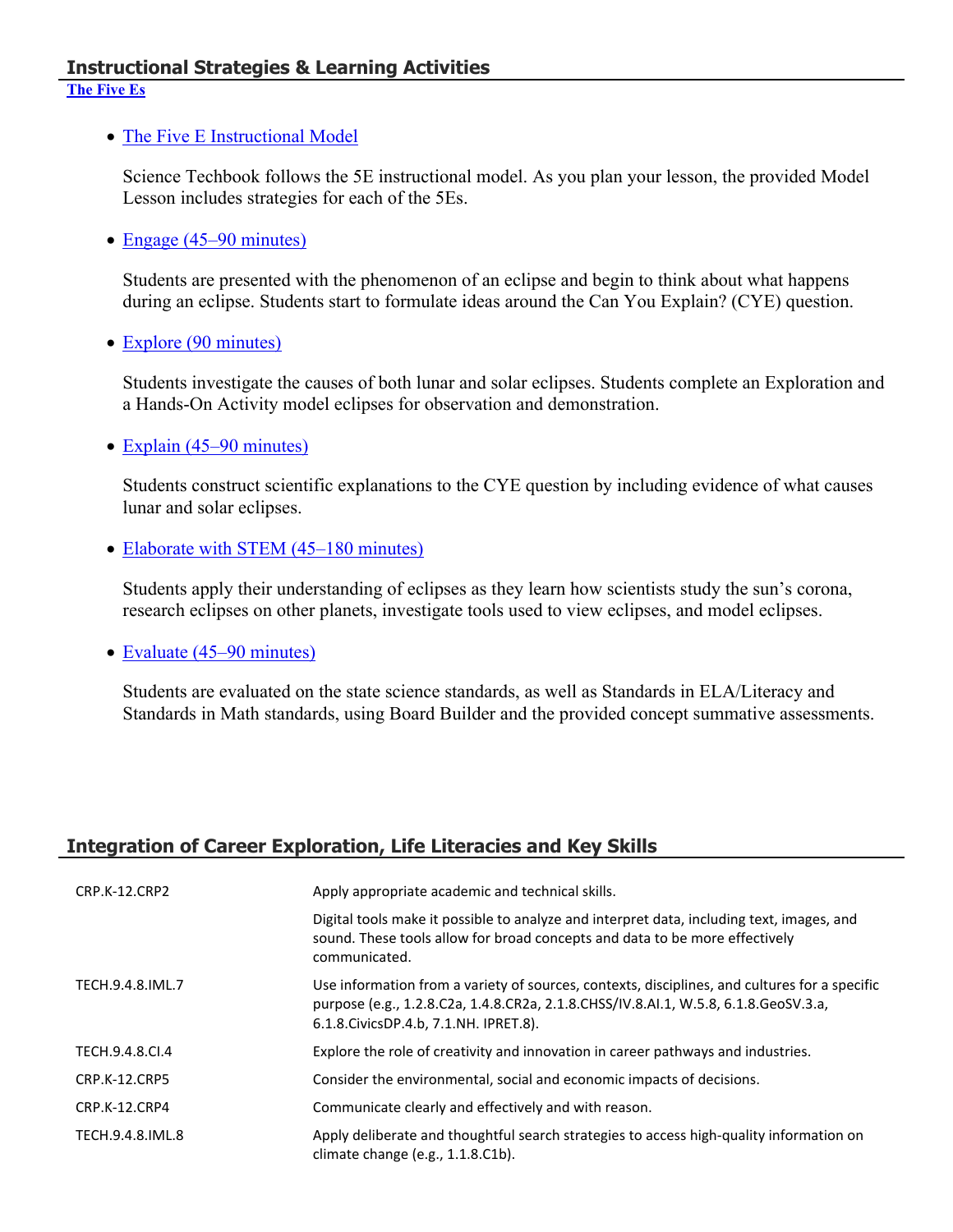|                      | An individual's strengths, lifestyle goals, choices, and interests affect employment and<br>income.                                                                                                                                                                |  |  |  |
|----------------------|--------------------------------------------------------------------------------------------------------------------------------------------------------------------------------------------------------------------------------------------------------------------|--|--|--|
| CRP.K-12.CRP11       | Use technology to enhance productivity.                                                                                                                                                                                                                            |  |  |  |
|                      | Multiple solutions often exist to solve a problem.                                                                                                                                                                                                                 |  |  |  |
| <b>CRP.K-12.CRP9</b> | Model integrity, ethical leadership and effective management.                                                                                                                                                                                                      |  |  |  |
| <b>CRP.K-12.CRP8</b> | Utilize critical thinking to make sense of problems and persevere in solving them.                                                                                                                                                                                 |  |  |  |
| CRP.K-12.CRP7        | Employ valid and reliable research strategies.                                                                                                                                                                                                                     |  |  |  |
| <b>TECH.9.4.8.CT</b> | <b>Critical Thinking and Problem-solving</b>                                                                                                                                                                                                                       |  |  |  |
| TECH.9.4.8.IML.5     | Analyze and interpret local or public data sets to summarize and effectively communicate<br>the data.                                                                                                                                                              |  |  |  |
| TECH.9.4.8.CI.3      | Examine challenges that may exist in the adoption of new ideas (e.g., 2.1.8.SSH,<br>6.1.8. Civics PD. 2).                                                                                                                                                          |  |  |  |
| TECH.9.4.8.TL.2      | Gather data and digitally represent information to communicate a real-world problem<br>(e.g., MS-ESS3-4, 6.1.8.EconET.1, 6.1.8.CivicsPR.4).                                                                                                                        |  |  |  |
|                      | Some digital tools are appropriate for gathering, organizing, analyzing, and presenting<br>information, while other types of digital tools are appropriate for creating text,<br>visualizations, models, and communicating with others.                            |  |  |  |
| TECH.9.4.8.IML.4     | Ask insightful questions to organize different types of data and create meaningful<br>visualizations.                                                                                                                                                              |  |  |  |
| CRP.K-12.CRP1        | Act as a responsible and contributing citizen and employee.                                                                                                                                                                                                        |  |  |  |
| <b>CRP.K-12.CRP6</b> | Demonstrate creativity and innovation.                                                                                                                                                                                                                             |  |  |  |
| CRP.K-12.CRP12       | Work productively in teams while using cultural global competence.                                                                                                                                                                                                 |  |  |  |
| TECH.9.4.8.IML.3     | Create a digital visualization that effectively communicates a data set using formatting<br>techniques such as form, position, size, color, movement, and spatial grouping (e.g.,<br>6.SP.B.4, 7.SP.B.8b).                                                         |  |  |  |
| TECH.9.4.8.CT.1      | Evaluate diverse solutions proposed by a variety of individuals, organizations, and/or<br>agencies to a local or global problem, such as climate change, and use critical thinking<br>skills to predict which one(s) are likely to be effective (e.g., MS-ETS1-2). |  |  |  |
|                      | Gathering and evaluating knowledge and information from a variety of sources, including<br>global perspectives, fosters creativity and innovative thinking.                                                                                                        |  |  |  |
|                      | Increases in the quantity of information available through electronic means have<br>heightened the need to check sources for possible distortion, exaggeration, or<br>misrepresentation.                                                                           |  |  |  |
| TECH.9.4.8.TL.3      | Select appropriate tools to organize and present information digitally.                                                                                                                                                                                            |  |  |  |
|                      |                                                                                                                                                                                                                                                                    |  |  |  |

#### **Technolgy Integration**

Technology is fully integrated with the Discovery Techbook

# **Interdisciplinary Connections**

LA.6-8.CCSS.ELA-Literacy.CCRA.W.1 Write arguments to support claims in an analysis of substantive topics or texts, using valid reasoning and relevant and sufficient evidence.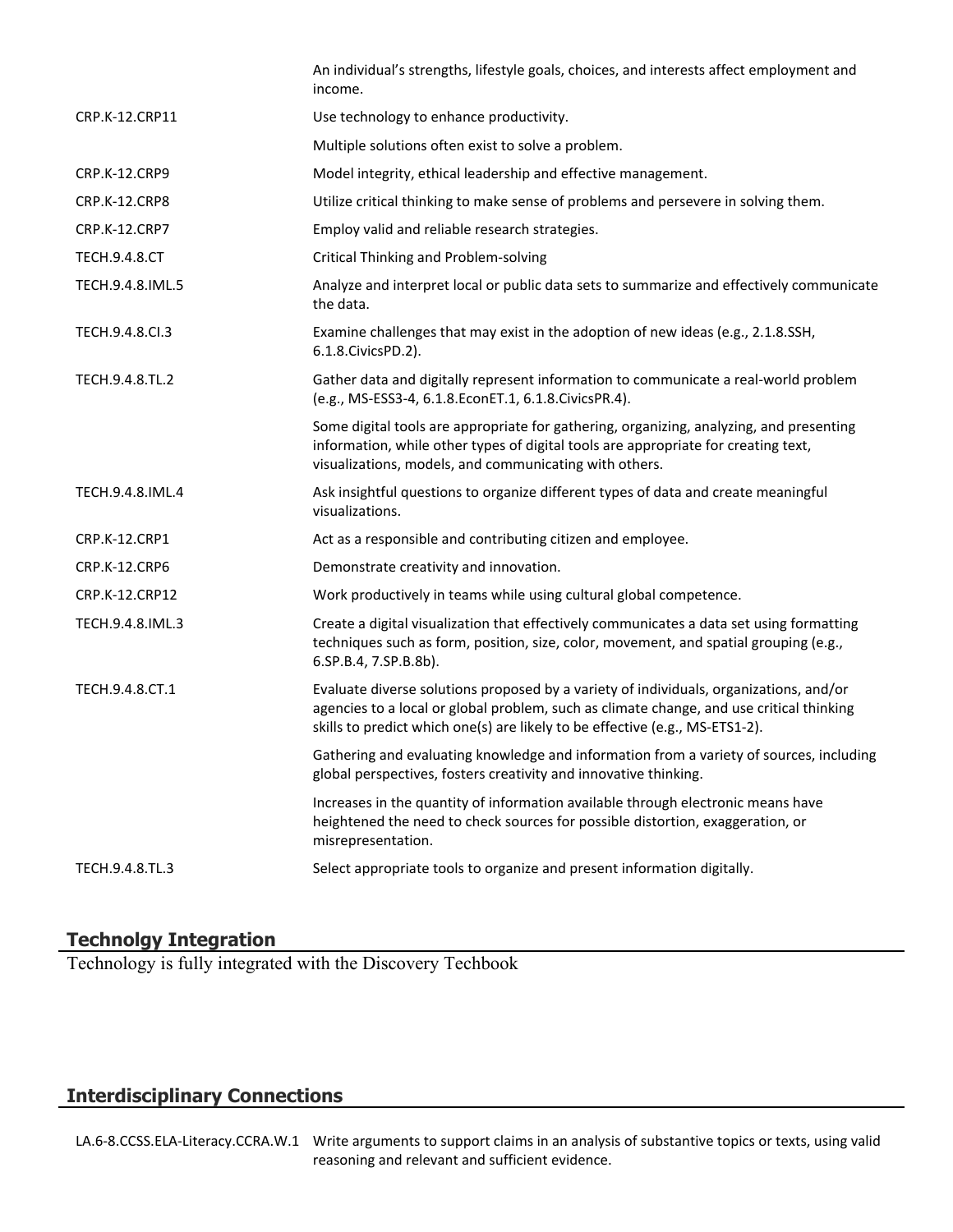| CCSS.ELA-Literacy.RST.6-8.1                          | Cite specific textual evidence to support analysis of science and technical texts.                                                                                                                     |
|------------------------------------------------------|--------------------------------------------------------------------------------------------------------------------------------------------------------------------------------------------------------|
| CCSS.ELA-Literacy.RST.6-8.2                          | Determine the central ideas or conclusions of a text; provide an accurate summary of the<br>text distinct from prior knowledge or opinions.                                                            |
| CCSS.ELA-Literacy.RST.6-8.3                          | Follow precisely a multistep procedure when carrying out experiments, taking<br>measurements, or performing technical tasks.                                                                           |
| CCSS.ELA-Literacy.RST.6-8.4                          | Determine the meaning of symbols, key terms, and other domain-specific words and<br>phrases as they are used in a specific scientific or technical context relevant to grades 6-8<br>texts and topics. |
| CCSS.ELA-Literacy.RST.6-8.7                          | Integrate quantitative or technical information expressed in words in a text with a version<br>of that information expressed visually (e.g., in a flowchart, diagram, model, graph, or<br>table).      |
| CCSS.ELA-Literacy.RST.6-8.8                          | Distinguish among facts, reasoned judgment based on research findings, and speculation<br>in a text.                                                                                                   |
| CCSS.ELA-Literacy.RST.6-8.9                          | Compare and contrast the information gained from experiments, simulations, video, or<br>multimedia sources with that gained from reading a text on the same topic.                                     |
| CCSS.ELA-Literacy.RST.6-8.10                         | By the end of grade 8, read and comprehend science/technical texts in the grades 6-8 text<br>complexity band independently and proficiently.                                                           |
| LA.6-8.CCSS.ELA-Literacy.WHST.6-<br>8.2              | Write informative/explanatory texts, including the narration of historical events, scientific<br>procedures/experiments, or technical processes.                                                       |
| LA.6-8.CCSS.ELA-Literacy.WHST.6-<br>8.2 <sub>d</sub> | Use precise language and domain-specific vocabulary to inform about or explain the topic.                                                                                                              |

# **Differentiation**

| PIII ci ci uauvi i                                                                                                                                                                                                                                                                                                                                                                                                                                                                                                                              |                                                                                           |                                                                                                                                                                                                                                                                                                                                                                                                                                                                                                                                                                                                                                                                                                                                                                                                                                                                                                                                                                                                                                                                                                                                                                            |
|-------------------------------------------------------------------------------------------------------------------------------------------------------------------------------------------------------------------------------------------------------------------------------------------------------------------------------------------------------------------------------------------------------------------------------------------------------------------------------------------------------------------------------------------------|-------------------------------------------------------------------------------------------|----------------------------------------------------------------------------------------------------------------------------------------------------------------------------------------------------------------------------------------------------------------------------------------------------------------------------------------------------------------------------------------------------------------------------------------------------------------------------------------------------------------------------------------------------------------------------------------------------------------------------------------------------------------------------------------------------------------------------------------------------------------------------------------------------------------------------------------------------------------------------------------------------------------------------------------------------------------------------------------------------------------------------------------------------------------------------------------------------------------------------------------------------------------------------|
| <b>Struggling Students</b>                                                                                                                                                                                                                                                                                                                                                                                                                                                                                                                      | <b>ELL</b>                                                                                | <b>Accelerated Students</b>                                                                                                                                                                                                                                                                                                                                                                                                                                                                                                                                                                                                                                                                                                                                                                                                                                                                                                                                                                                                                                                                                                                                                |
| 1. Reinforce students'<br>understanding of the content<br>by using concrete models to<br>show the interactions of<br>Earth, the moon, and the<br>sun. For example, have<br>groups of three students act<br>out the positions of Earth,<br>the sun, and the moon<br>during lunar and solar<br>eclipses.<br>2. Read each of the reading<br>passages together as a class,<br>stopping at various intervals<br>to check for student<br>understanding.<br>3. Encourage students to work<br>on their projects in groups<br>of three or four students. | 1. For Spanish-<br>speaking<br>passages to<br>2. Review all the<br>familiar with<br>clear | 1. Students may notice a similarity in<br>appearance of the moon during a lunar<br>eclipse and during certain lunar phases.<br>If students have already studied lunar<br>students, provide<br>phases, ask them to make a Venn<br>them with the<br>diagram comparing a lunar eclipse with<br>Spanish version<br>lunar phases.<br>of the reading<br>2. Ask students to research the planet Mars<br>and its moons. Have them describe what<br>improve their<br>lunar and solar eclipses on Mars might<br>comprehension<br>look like from the planet's surface and<br>of the content.<br>why. Ask them to compare lunar and<br>solar eclipses on Mars with those on<br>Earth.<br>glossary terms so<br>that students are<br>3. Transits are similar to eclipses. Assign<br>students to research transits. Ask them to<br>them and have a<br>find out about the different kinds of<br>transits, which types of objects have<br>understanding of<br>transits, how they appear from Earth, and<br>them before they<br>when they occur. Examples include<br>encounter them<br>transits of Mercury and Venus across the<br>sun and transits of natural satellites<br>in the reading. |
|                                                                                                                                                                                                                                                                                                                                                                                                                                                                                                                                                 |                                                                                           | across a planet, such as when Jupiter's                                                                                                                                                                                                                                                                                                                                                                                                                                                                                                                                                                                                                                                                                                                                                                                                                                                                                                                                                                                                                                                                                                                                    |

moons cross the face of Jupiter.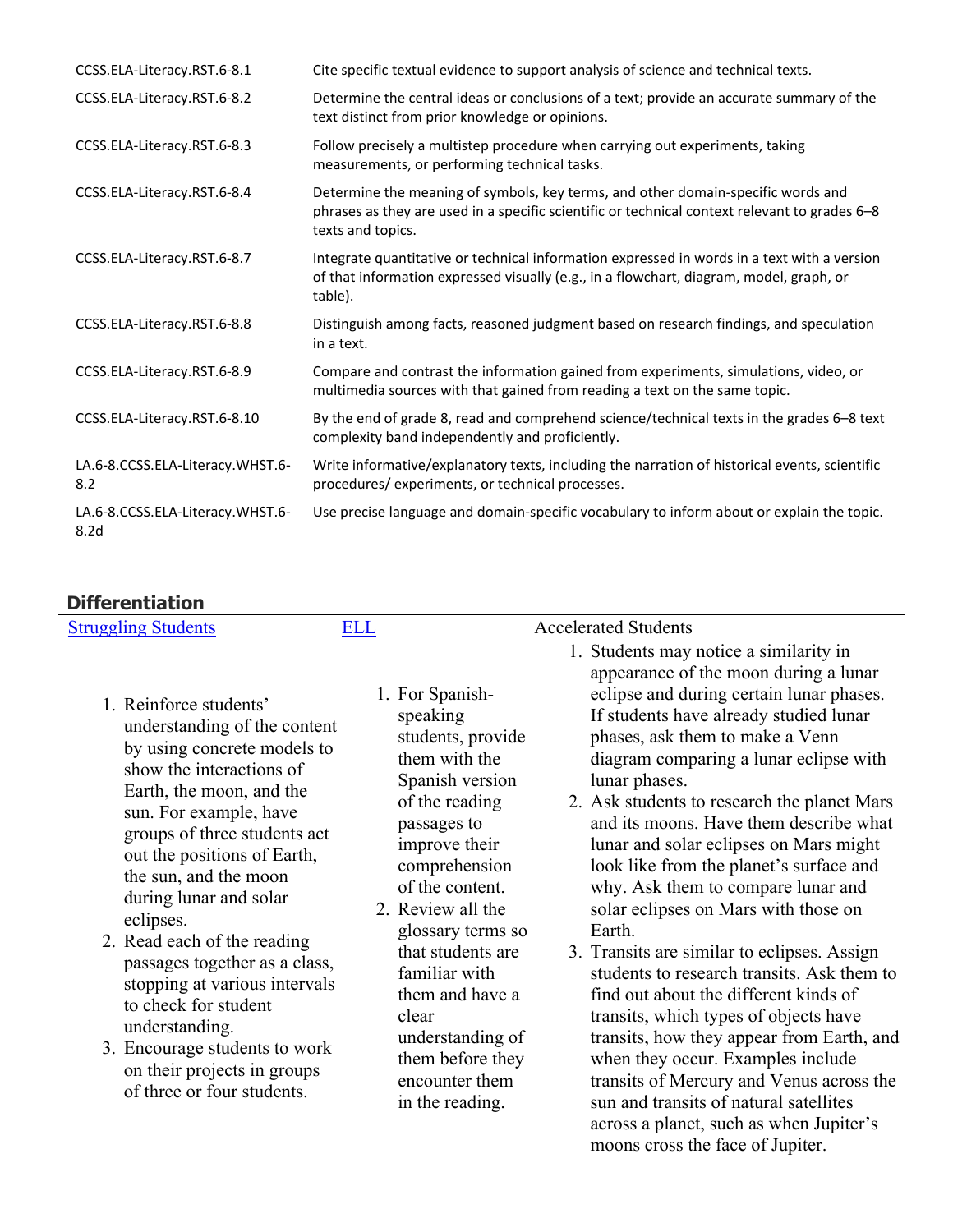[Differentiation in science](http://www.brighthubeducation.com/teaching-gifted-students/65181-differentiation-techniques-and-activities-in-the-classroom-for-gifted-students/) can be accomplished in several ways. Once you have given a pre-test to students, you know what information has already been mastered and what they still need to work on. Next, you design activities, discussions, lectures, and so on to teach information to students. The best way is to have two or three groups of students divided by ability level.

While you are instructing one group, the other groups are working on activities to further their knowledge of the concepts. For example, while you are helping one group learn the planet names in order, another group is researching climate, size, and distance from the moon of each planet. Then the groups switch, and you instruct the second group on another objective from the space unit. The first group practices writing the order of the planets and drawing a diagram of them.

Here are some ideas for the classroom when you are using differentiation in science:

- Create a tic-tac-toe board that lists different activities at different ability levels. When students aren't involved in direct instruction with you, they can work on activities from their tic-tac-toe board. These boards have nine squares, like a tic-tac-toe board; and each square lists an activity that corresponds with the science unit. For example, one solar system activity for advanced science students might be to create a power point presentation about eclipses. For beginning students, an activity might be to make a poster for one of the planets and include important data such as size, order from the sun, whether it has moons, and so on.
- Find websites on the current science unit that students can explore on their own.
- Allow students to work in small groups to create a project throughout the entire unit. For example, one group might create a solar system model to scale. Another group might write a play about the solar system. This is an activity these groups can work on while they are not working directly with you.

Differentiation in science gets students excited to learn because it challenges them to expand their knowledge and skills, instead of teaching the whole group concepts they have already mastered.

#### **Modifications & Accommodations**

Refer to QSAC EXCEL SMALL SPED ACCOMMOCATIONS spreadsheet in this discipline.

#### **Modifications and Accommodations used in this unit:**

IEP and 504 Accommodations will be utilized.

In addition to differentiated instruction, IEP's and 504 accommocations will be utilized.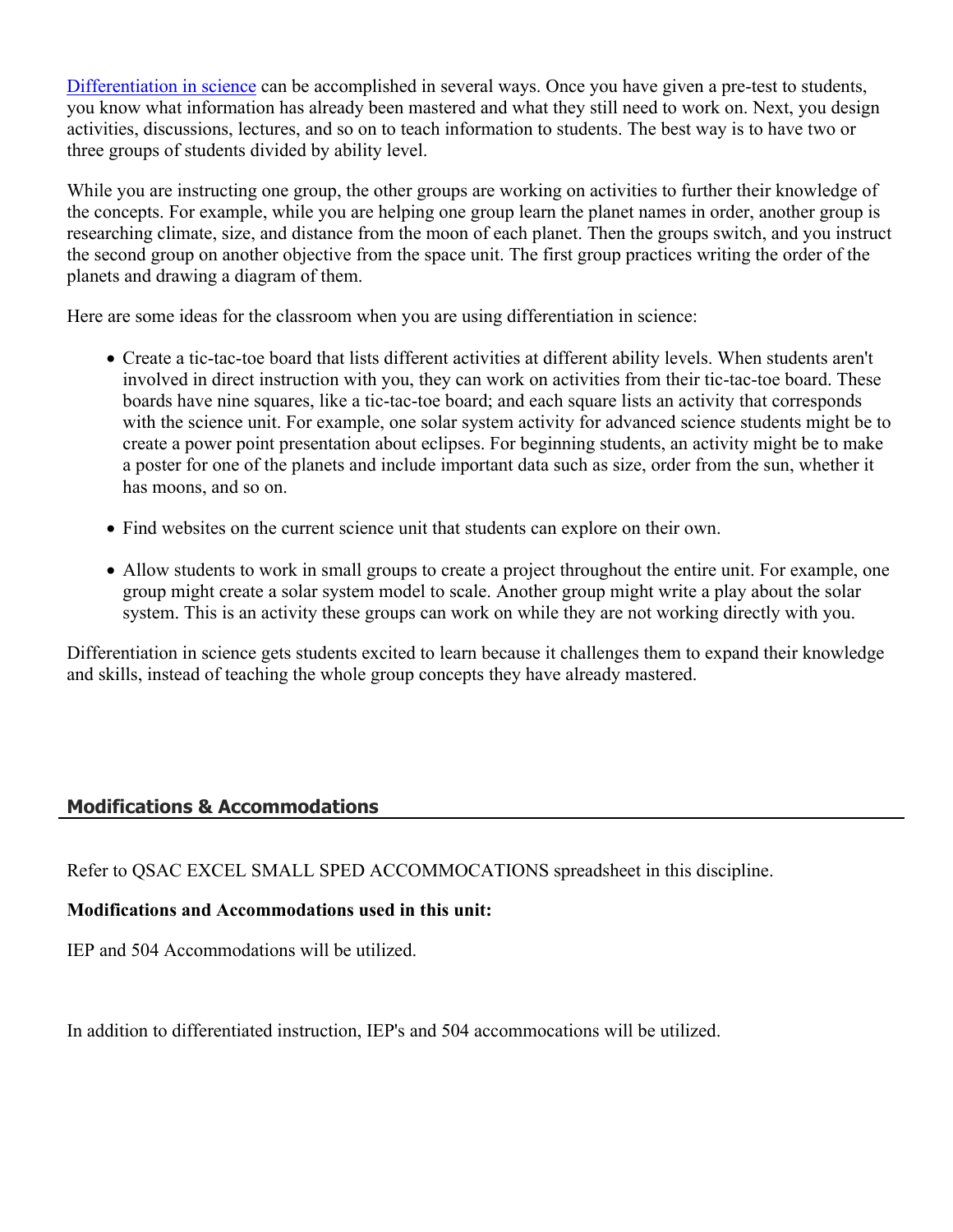#### **Benchmark Assessments**

**Benchmark Assessments** are given periodically (e.g., at the end of every quarter or as frequently as once per month) throughout a school year to establish baseline achievement data and measure progress toward a standard or set of academic standards and goals.

#### **Schoolwide Benchmark assessments:**

Aimsweb benchmarks 3X a year

Linkit Benchmarks 3X a year

#### **Additional Benchmarks used in this unit:**

The students will complete two summative benchmark tests administered by the teacher via Google Forms and Google Classroom. There is one benchmark test administered in the middle of the year around January, and a second one administered in May.

#### **Formative Assessments**

Assessment allows both instructor and student to monitor progress towards achieving learning objectives, and can be approached in a variety of ways. **Formative assessment** refers to tools that identify misconceptions, struggles, and learning gaps along the way and assess how to close those gaps. It includes effective tools for helping to shape learning, and can even bolster students' abilities to take ownership of their learning when they understand that the goal is to improve learning, not apply final marks (Trumbull and Lash, 2013). It can include students assessing themselves, peers, or even the instructor, through writing, quizzes, conversation, and more. In short, formative assessment occurs throughout a class or course, and seeks to improve student achievement of learning objectives through approaches that can support specific student needs (Theal and Franklin, 2010, p. 151).

#### **Formative Assessments used in this unit:**

See assessments located in the unit link above.

#### **Summative Assessments**

**Summative assessments** evaluate student learning, knowledge, proficiency, or success at the conclusion of an instructional period, like a unit, course, or program. Summative assessments are almost always formally graded and often heavily weighted (though they do not need to be). Summative assessment can be used to great effect in conjunction and alignment with formative assessment, and instructors can consider a variety of ways to combine these approaches.